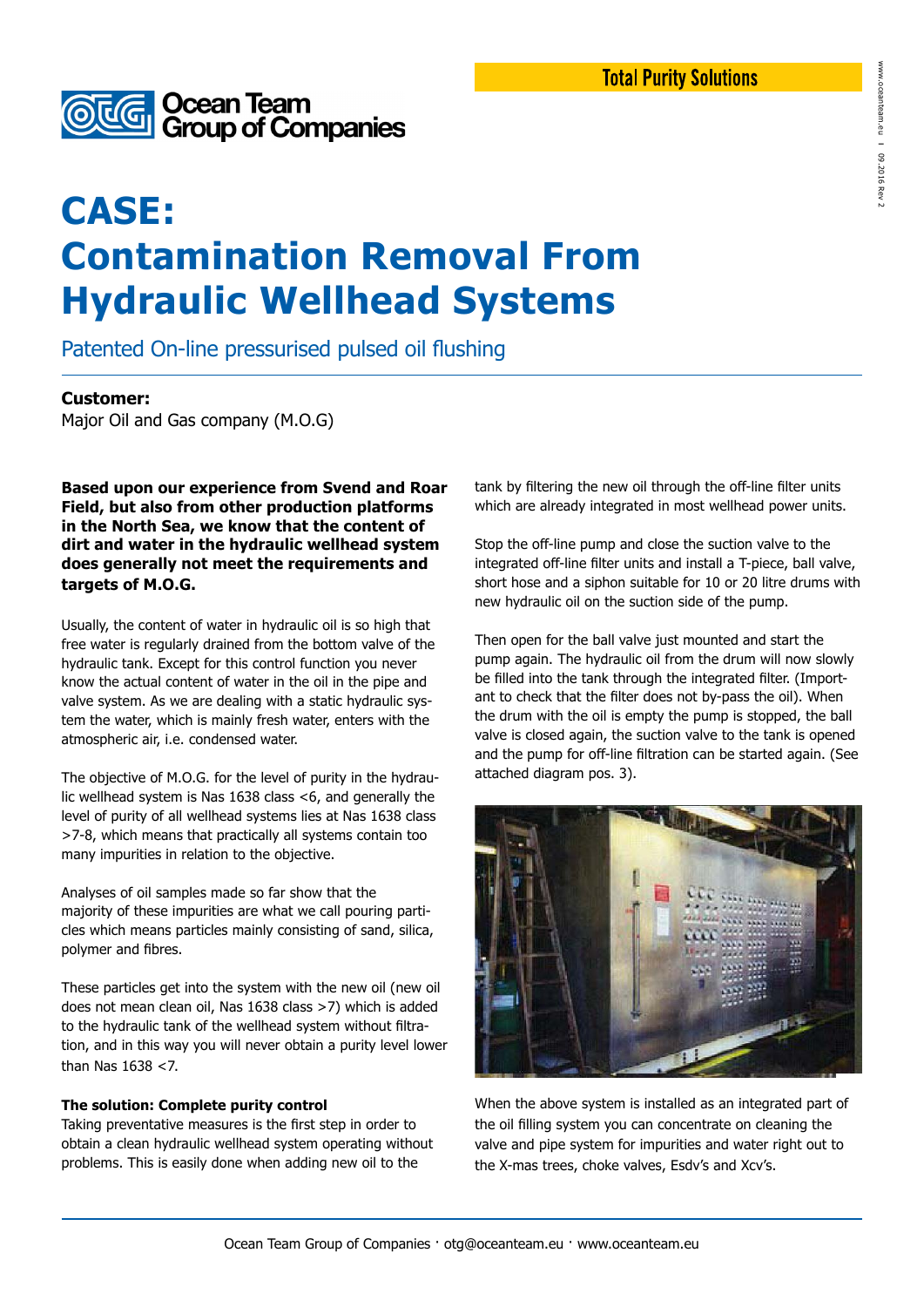

# **CASE: Contamination Removal From Hydraulic Wellhead Systems**

Patented On-line pressurised pulsed oil flushing

We recommend before and during flushing to connect an off-line filter unit with 3 or 6 my beta 200 particle and water absorbing elements with a minimum flow of about 20 litres/ minute to the hydraulic tank of the wellhead system in order to be able to remove quickly and efficiently emulsified and free water and to clean the oil in the tank to required standard before starting the flushing procedure.



#### **On-line pulsed flushing of hydraulic pipes and valves to the X-mas trees HP-system: (SSSV)**

The HP-system (600 bar) cannot be flushed by means of the method described above, as Ocean Team standard flushing equipment cannot operate with the high pressure. Moreover oil-flushing of this system would at this stage not be relevant, as the hydraulic pilot pipe down to the valve is very long, and it would not be possible to mount a T-piece before the valve.

Apart from this the oil in the pilot pipe would never reach back into the hydraulic tank when the valve is activated, due to the length of the pipe. Consequently it would be the same oil flowing forth and back in the pipe when the valve is activated.

Provided that this system is clean from the start, new oil (oil with impurities) will not get into this system.

#### **LP/MP-system:**

Preparations for flushing of the LP/MP-system (approx.120 - 320 bar) is done by systematically and very shortly closing down the wells one by one. This can be done during planned closing down or under other conditions.

In connection with closing down of the wells a T-piece and a ball valve are mounted on the de-pressurised wellhead hydraulic pipe just before master- and wing valve (see attached diagram pos. 1A & 1B). These preparations can be made during quite a long time in order not to disturb production.

When all T-pieces and ball valves have been mounted on all X-mas trees, choke valves, Esdv's and Xcv's the on-line pressurised pulsed flushing process can be started. Rigging is made according to the attached hydraulic diagram, where the green colour illustrates the existing hydraulic wellhead system, and the yellow colour illustrates the provisionally mounted flushing equipment.



#### **Short description of the functioning of the flushing method**

When the hydraulic system is under full pressure (about 120 - 320 bar) a signal is given by the pressure gauge of the automatic valve (pos. 2) to a timer function which allows a certain time for the system to get stabilized.